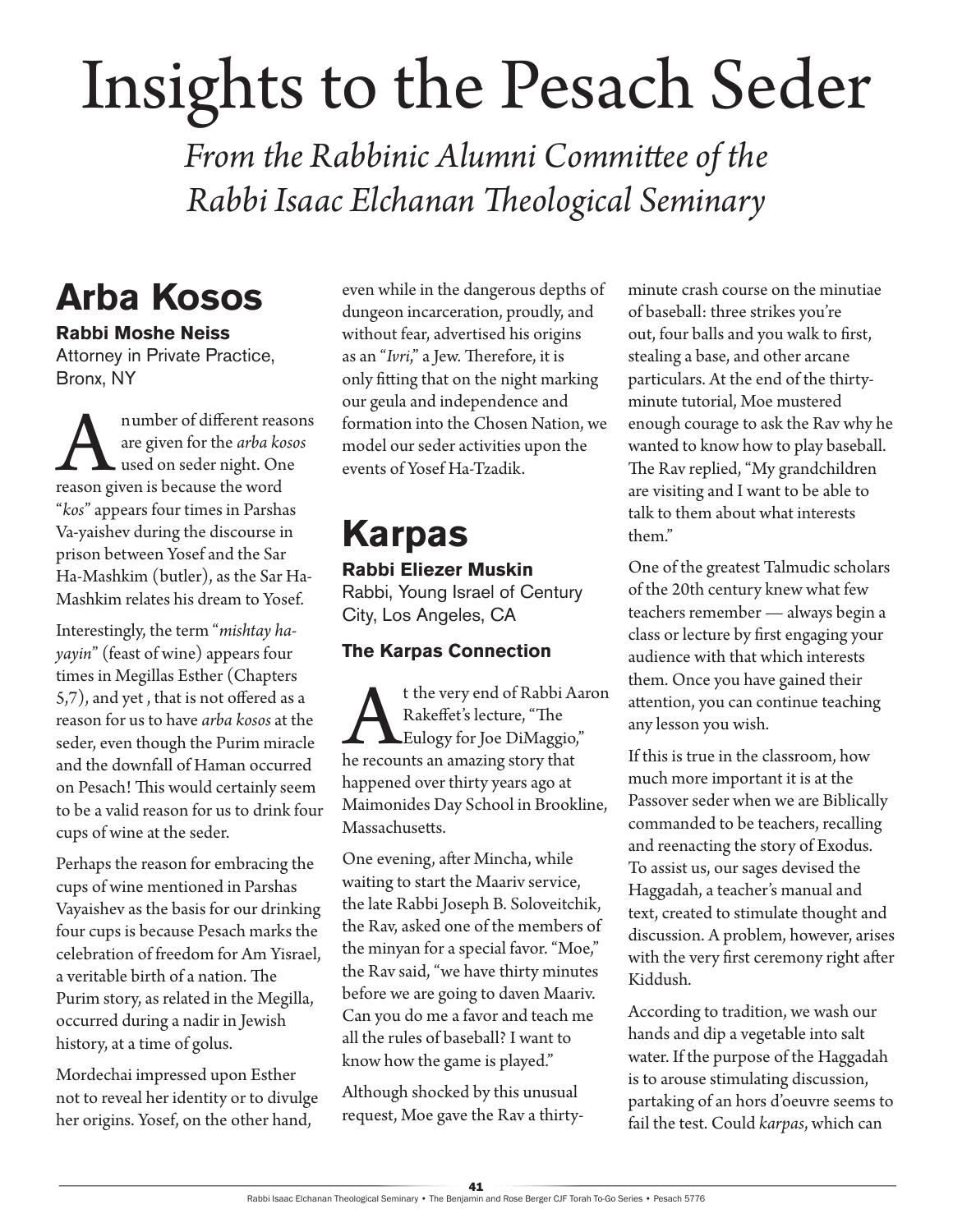hardly fill the stomach, feed the mind? In a setting where all ceremonies are meant to challenge and intrigue us, why did the rabbis select such an innocuous ritual to engage their audience?

Perhaps we can find our answer in an explanation taught to me by the late Rabbi Isaac Bernstein of London. Rabbi Bernstein noted that a Talmudic passage at the end of *Pesachim* (65b) describes how the pascal lamb was carried home after it was slaughtered and sacrificed in the Holy Temple in Jerusalem. The Talmud states, "A Baraisa taught: Each and every one put his pascal lamb in its skin and swung it behind him. Rabbi Illish said like Arabian merchants."

Why, however, would Jews carry their pascal lamb home to their Pesach seder looking like Arabian merchants? What could this possibly mean? In attempting to answer this question, the 19th century scholar, Rabbi Shlomo Kluger, in his commentary to the Haggadah, *Yeriot Shlomo* (printed in Rabbi Yaakov Emden's *Siddur Beit Yaakov*), detects what appears to be a major deficiency in the Haggadah's narrative of the Passover story.

True, Rabbi Kluger notes, we recount how Pharaoh persecuted our people and how God redeemed us from slavery with great miracles. But the beginning of the story is missing. Nowhere do we discuss what caused us to go to Egypt in the first place. Doesn't the story really begin when his ten brothers sold Joseph to Arabian merchants? Therefore, when we take our pascal lamb home from the Temple, we act like Arabian merchants because Joseph's sale led to the arrival of our ancestors in the land of Egypt.

If this is correct, where do we find this message at the seder? A great medieval scholar, Rav Manoach, in his commentary to Maimonides' code, *Hilchot Chametz U'Matzah* 8:5, resolves our dilemma. Rav Manoach states, "And we have the custom of *karpas* as a remembrance of the coat of wool that Jacob made for Joseph which caused the entire episode of 'and our forefathers went down to Egypt.'" According to Rav Manoach, we dip the *karpas* in salt water at the very start of the seder because it reminds us of how the brothers dipped Joseph's coat of wool into blood and brought it back to Jacob. *Karpas* follows immediately after Kiddush, even before we break the matzot and begin reciting the Haggadah's text, because it symbolizes the very first act that led to slavery and redemption.

And yet we must wonder why this act is called *karpas*. Rashi, the classical Biblical commentator, interprets the Hebrew word for Joseph's coat, *Pasim* (Gen. 37:3), as a garment of fine wool, as it says in Megillat Esther (1.6) "*karpas* and *techelet*."

*Karpas* therefore represents the story of Joseph's coat. The Holocaust martyr, Rabbi Elchanan Wasserman z"l, once noted that throughout Jewish history, blood libels seemed to flare up around Pesach time. Perhaps, argued Rabbi Wasserman, it is no coincidence; rather it is payback for what we did to Joseph at the dawn of our people's history.

Just as Rabbi Soloveitchik z"l, engaged the minds of his grandchildren as an educational device, so too our rabbis of old compiled the Haggadah with the engaging device of *karpas*. It connects us to the Haggadah

by stimulating our minds and motivating our souls to learn the real lesson of Pesach right at the beginning of the seder, before we even begin reciting any text.

### **Yachatz**

**Rabbi Eliezer Zwickler** Rabbi, Congregation Ahawas Achim B'nai Jacob & David

West Orange, NJ

The fourth part to the order<br>of the seder is *yachatz*, in<br>which we split the middle<br>matzah into two pieces. One piece of the seder is *yachatz*, in which we split the middle remains for the eating of matza and the other part is *tzafun*, "hidden away," as the afikoman to be eaten later. The *Chasam Sofer* explains that the symbolism of *yachatz* is that the seder night is divided into two parts. The first part focuses on that which happened in Mitzrayim and the redemption that resulted. The second part of the night, which is represented by the hidden matzah, corresponds to the future redemption, the nature of which remains hidden to us at this time. The focus of the seder night should be about the tradition that we are passing to the next generation. It is about the tradition of a people who have experienced a redemption from slavery, yet who await to be redeemed once again. May we merit to see the fulfillment of the promised redemption in our time before our very eyes.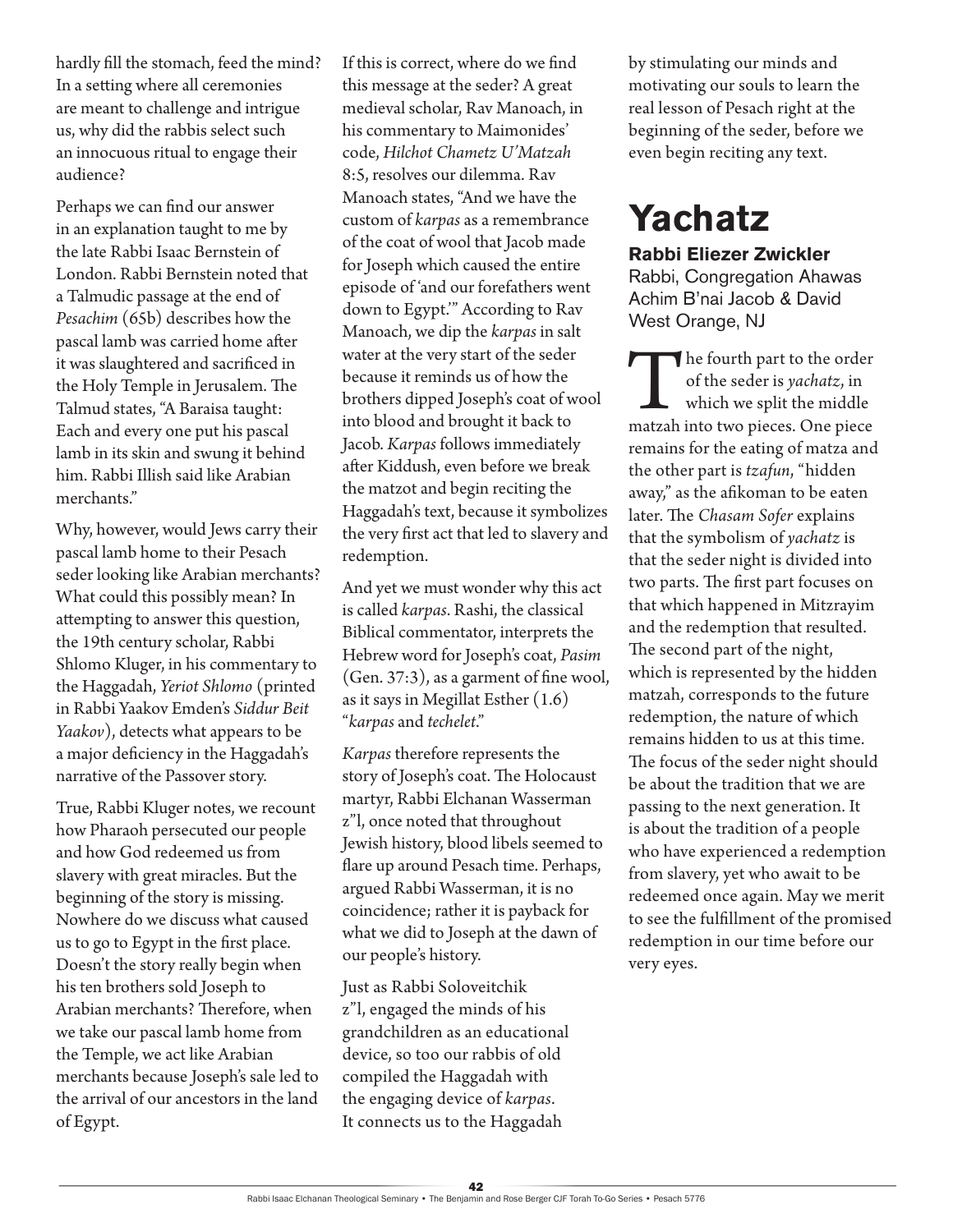### **Maggid**

**Rabbi Binyamin Blau**

Rabbi, Green Road Synagogue Beachwood, OH

#### **Putting the Seder in Perspective**

One of the sections in the Haggadah that I have always found perplexing is the paragraph that begins *"V'hi* Haggadah that I have always found perplexing *She'amda*." While there is no disputing the sobering, yet also uplifting, message it contains namely that throughout our history there have been nations that have tried to annihilate us and it is only with the help of the Almighty that we have survived — the placement of the section remains puzzling. We are at the start of the seder and have just begun to tell the story of our Exodus from Egypt, and then we seem to veer off course before returning to our narrative.

Moreover, even the acts that accompany the recitation of this paragraph highlight its uniqueness. One of the key facets of the manner in which we engage in *sippur yetziat Mitzrayim* is that we tell the story over the uncovered matzot. Whether they are the bread of affliction or the bread of freedom, the matzot powerfully symbolize critical components of our experience in Egypt, and their visible presence is crucial to our recounting of the story. Surprisingly, when we get to the section of "*V'hi She'amda,*" we cover the matzot and instead lift our cups of wine. What has changed? Is this paragraph not part of the Haggadah?

Perhaps we may suggest that indeed this section is not part of the Haggadah in the classic sense, but

rather it is the message that we are to take away from the seder experience. Undoubtedly, it is important for us to relive the events that occurred in Egypt, for they form the foundation of our existence. It was through our servitude and subsequent freedom that our identity as Am Yisrael was forged, and therefore it is incumbent upon each one of us to tell the story to our children and make sure that they continue the chain for future generations.

At the same time, however, it is imperative for us to acknowledge that our relationship with the Almighty is ongoing; it is not just a part of our past but it also defines our present and shapes our future. This is the message of "*V'hi She'amda*." While there is much more to the seder night (both in terms of the narrative and the experiential components of the evening), at this point in the Haggadah, we have outlined the basic story of *yetziat Mitzrayim,* and therefore we need to step away for a moment and realize this larger lesson. We cover the matzot precisely to illustrate that at this instant we are not telling the tale of our Exodus but are instead recognizing the relationship that it formed.

We hope and pray each year for the fulfillment of the words of our sages  $that$  that הבניסן נגאלו ובניסן עתידן לגאל $-$  in Nissan we were redeemed, and we will once again be redeemed in Nissan. Perhaps if we truly appreciate the nature of our bond with the Almighty, then this Pesach we will merit witnessing that guarantee become a reality.

# **Maggid**

**Rabbi Shmuel Silber** Rabbi, Suburban Orthodox Toras Chaim, Baltimore, MD **Beginnings & Endings**

t first glance, the Haggadah<br>appears to be a random<br>collection of verses,<br>stories, and statements. However, appears to be a random **L**collection of verses, upon further reflection we come to understand the intentional, yet nuanced structure of this ancient script. The Talmud (*Pesachim* 115) explains: *maschil b'genus u'misayem b'shevach —* we begin with degradation and conclude with praise. We begin the seder by discussing the "low points" or disparaging chapters of our national existence. The sages disagree as to which "low point" we should begin with. Shmuel explains that we begin with, "*Avadim hayinu*," — we were slaves. We acknowledge that we did not begin as a nation of free men and women. We were slaves who served a human master. Rav states, "*Mitchila ovdei avoda zara hayu avoseinu*," — in the beginning our forefathers were idolaters. We were not always monotheists, we did not always pledge our allegiance to God, we served and paid homage to other gods. According to Shmuel, over the course of the Pesach seder, we work our way to celebrating our physical freedom. According to Rav, the seder is the opportunity to celebrate our newfound spiritual emancipation. Rav and Shmuel may disagree on the specific beginning and end points, but do agree on the overall structure of the seder night.

What is the meaning of this Rabbinic framework? Why must we start with the negative or disparaging chapters of our national existence? Why not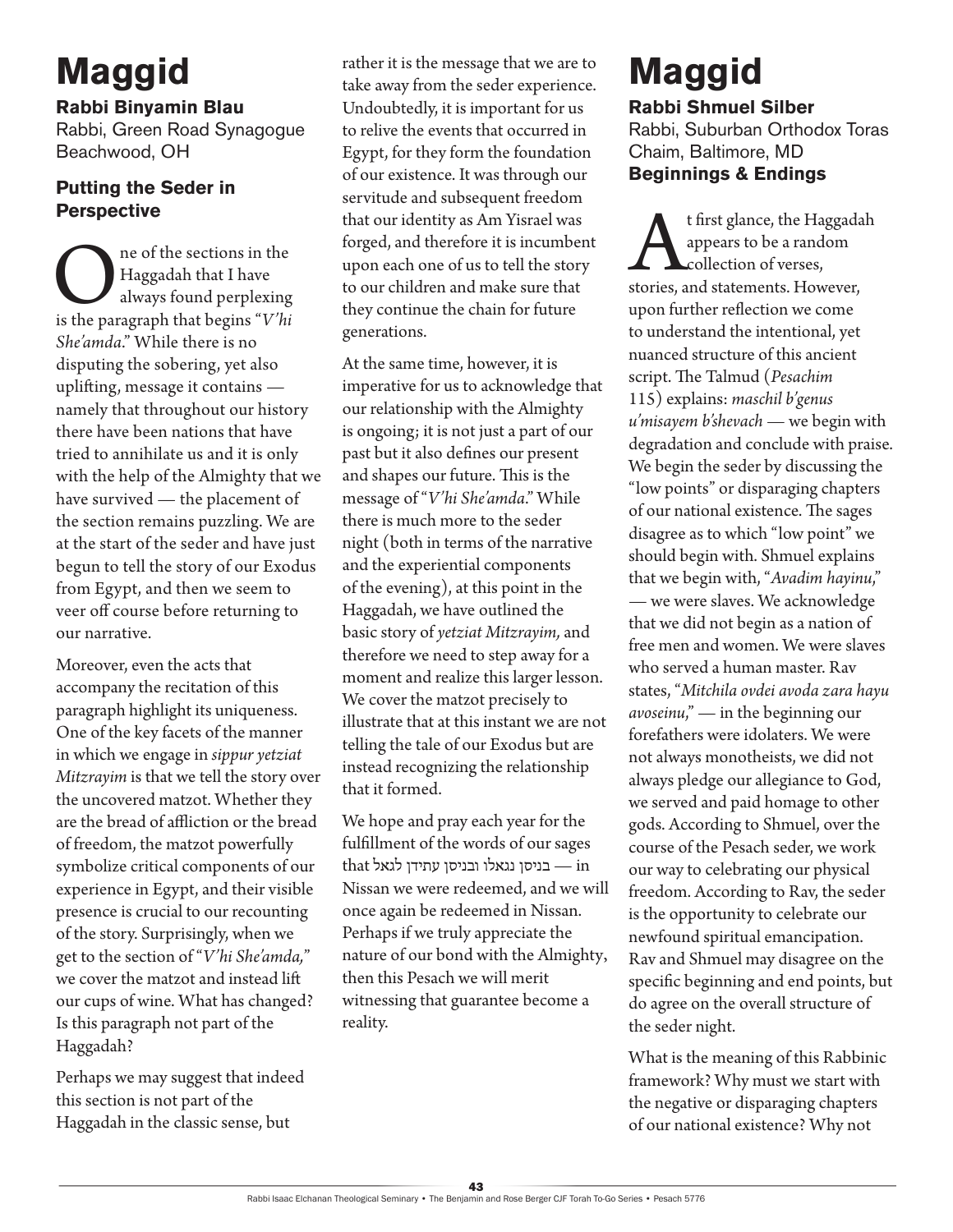begin and end with our freedom, emancipation, and positive identity as the nation of God?

The commentaries on the Haggadah share many approaches and answers. First, the Malbim (Rabbi Meir Leibush, 1809-1879) explains that the best way to make a dramatic point is through contrast. Only when we remember our past can we truly appreciate our future.

Second, the great Maggid of Kozhnitz (Rav Yisroel Hopstein, 1737-1814) explains that the greatest danger we face is believing we are beyond salvation. A person may think to himself, "I have done so many terrible things, I have tarnished my soul, I have sullied my reputation, I have failed to actualize my potential; what hope is there for me?" *Maschil b'genus*, even if the beginning is degrading, even if the beginning is stunted and handicapped, *misayem b'shevach*, I choose how the story ends, I can change, I can live better, do better, and create a beautiful future.

Perhaps there is a third lesson as well. Life requires patience. Events occur and we search for answers. Situations

unfold and we try desperately to understand their deeper meaning. We want insight and clarity and we want it now. Clarity will come but it requires the passage of time*. Maschil b'genus u'misayem b'shevach* — the difficult life situations will have a positive resolution (not necessarily the resolution we desire, but positive nevertheless). However, just as it takes time to reach the *shevach* (praise) contained within the Haggadah, it takes time to see our personal praise and resolution as well. It will come we just have to be patient.

*Maschil b'genus u'misayem b'shevach* the rabbis were not simply giving us a format for the Haggadah, they were providing us with a format for life. To actualize our freedom and maximize our ability to shape our personal and national destiny, we must internalize the messages of the Haggadah. We must remember that while building our future, we must reflect on the events and messages of our past. No matter how far we have wandered, no matter how estranged we have become from God, ourselves and one another — no person is beyond salvation. We must bear in mind that resolution,

understanding, and happiness will come to those who are patient enough to wait.

#### **A Message to Our Children**

The Torah (Exodus<br>
13:8) describes the<br>
Pesach experience as<br>
an intergenerational teaching 13:8) describes the Pesach experience as opportunity. Parents must transmit to their children the experiences and lessons of our ancestors and how they shape, inform and influence our lives to this very day. However, the Torah does not want parents to simply lecture or convey information. We attempt to pique the curiosity of the child. We want the child to initiate the questions, we want the child to yearn for answers and so we do many things over the course of the seder that look different and out of place — all in order to create an atmosphere of spiritual exploration. Perhaps the most well-known (and scripted) set of questions at the seder is the Mah Nishtana. The child asks the same four questions about the unusual practices of the seder year